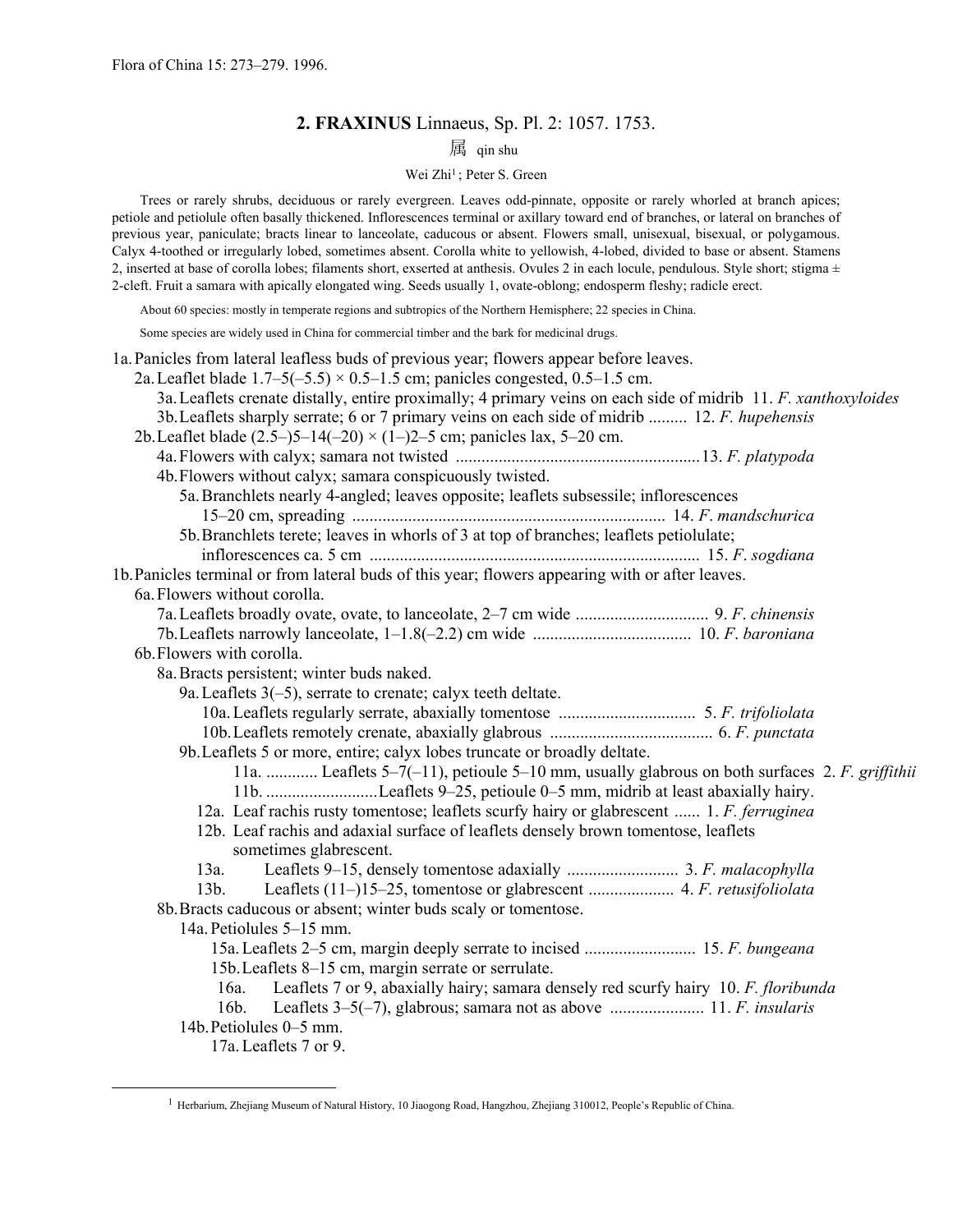18a. Leaflets lanceolate, abaxially densely felty; leaf axis subterete 7. *F. sikkimensis* 18b. Leaflets ovate-oblong, glabrous or villous on veins abaxially; leaf axis grooved ...................................................................................................... 9. *F. paxiana* 17b. Leaflets 3–5(–7). 19a. Leaflets 2–5 cm, broadly ovate, rhomboid to ovate or broadly lanceolate to broadly elliptic, with 4–6 primary veins on each side of midrib, margin deeply serrate to incised ......................................................................................... 15. *F. bungeana*  19b. Leaflets 3–12 cm, elliptic, lanceolate, or ovate-lanceolate to broadly lanceolate, with 6–12 veins on each side of midrib, margin coarsely serrate, serrate, or entire. 20a. Young shoots puberulent; petiolules pubescent or sparsely crisped hairy. 21a. Petiolules 8–15 mm, sparsely crisped hairy; leaflets with 10–12 primary veins on each side of midrib, margin irregularly and coarsely serrate 8. *F. depauperata* 21b. Petiolules 0–5 mm, pubescent; leaflets with 7–10 primary veins on each side of midrib, margin entire or serrulate in upper part 14. *F. sieboldiana* 20b. Young shoots glabrous; petiolules glabrous. 22a. Leaflet margin serrate, blade sparsely dotted abaxially 12. *F. odontocalyx* 22b. Leaflet margin serrulate, blade not dotted abaxially ............. 13. *F. stylosa*

**1. Fraxinus ferruginea** Lingelsheim, Bot. Jahrb. Syst. 40: 212. 1907.

#### 锈毛 xiu mao qin

 Trees to 15 m. Branchlets nearly 4-angled, rusty tomentose at first, glabrescent; buds naked. Leaves 10–20(–25) cm; petiole 3–5 cm; leaf rachis and petiolule rusty tomentose; leaflets 9–11(–15); petiolule 2–5 mm; leaflet blade ovatelanceolate to obliquely oblong,  $3-6 \times 1-2.5$  cm, thin leathery, sparsely scurfy hairy or glabrescent, base attenuate to petiolule or broadly cuneate, margin entire to subentire, apex acuminate to obtuse; primary veins 6–9 on each side of midrib, often villous abaxially. Panicles terminal, to 20 cm in diam., many flowered, congested; bracts lanceolate-linear, 2–6 mm,  $\pm$  glabrous, persistent. Flowers polygamous, appearing after leaves. Pedicel ca. 3 mm. Calyx cupular, ca. 1.5 mm, apically truncate, puberulent. Corolla white, ca. 3 mm. Stamens subequal to corolla lobes. Samara linear-spatulate, ca. 3.2 cm × 4–5 mm, densely scurfy hairy; wing decurrent to middle of nutlet. Fl. Jun–Jul, fr. Jun–Aug.

 Secondary mixed woods on slopes; 1300–1800 m. S Guizhou, Xizang (Chayu Xian), Yunnan [Myanmar].

### **2. Fraxinus griffithii** C. B. Clarke in J. D. Hooker, Fl. Brit. India 3: 605. 1882.

#### 光蜡树 guang la shu

 *Fraxinus bracteata* Hemsley; *F*. *formosana* Hayata; *F. guilingensis* S. Lee & F. N. Wei; *Ligustrum vaniotii* H. Léveillé.

 Trees 10–20 m, nearly evergreen. Branchlets pubescent, glabrescent; buds naked. Leaves 10–25 cm; petiole 3–8 cm; axis glabrous or puberulent; leaflets  $5-7(-11)$ ; petiolule  $5-10$ mm; leaflet blade ovate to lanceolate,  $2-10(-14) \times 1-5$  cm (basal pair usually smaller), leathery or thin leathery, adaxially glabrous, abaxially glandular dotted, base blunt to rounded, attenuate to petiolule, or oblique, margin entire, apex obliquely cuspidate to acuminate; primary veins  $5$  or  $6(-10)$ on each side of midrib, obscure or rarely obvious. Panicles terminal, 10–25 cm, spreading, many flowered; bracts spatulate-linear, 3–10 ùmm, leafy, puberulent at first. Flowers bisexual, appearing after leaves. Pedicel slender, 2–4 mm. Calyx cupular, ca. 1 mm, puberulent or glabrous, subentire to broadly deltate toothed. Corolla white; lobes navicular, ca. 2 mm. Stamens ca. equal to corolla lobes. Samara broadly lanceolate-spatulate,  $2.5-3$  cm  $\times$  4-5 mm; wing decurrent to about middle of nutlet. Fl. May–Jul, fr. Jul–Nov.  $2n = 46$ .

 Dry slopes, forest margins, near villages, by rivers; 100–2000 m. Fujian, Guangdong, Guangxi, Hainan, Hubei, Hunan, Taiwan [Bangladesh, India, Indonesia, Japan (Ryukyu Islands), Myanmar, Philippines, Vietnam].

**3. Fraxinus malacophylla** Hemsley, Hooker's Icon. Pl. 26: t. 2598. 1899.

## 白枪杆 bai qiang gan

*Fraxinus retusifoliolata* Feng ex P. Y. Bai.

 Trees to ca. 10 m. Branchlets ridged, 4-angled when young, brown tomentose; buds naked. Leaves to ca. 25 cm; petiole 2–5 cm; axis densely brown tomentose; leaflets 9–15, sessile or subsessile; leaflet blade elliptic to lanceolate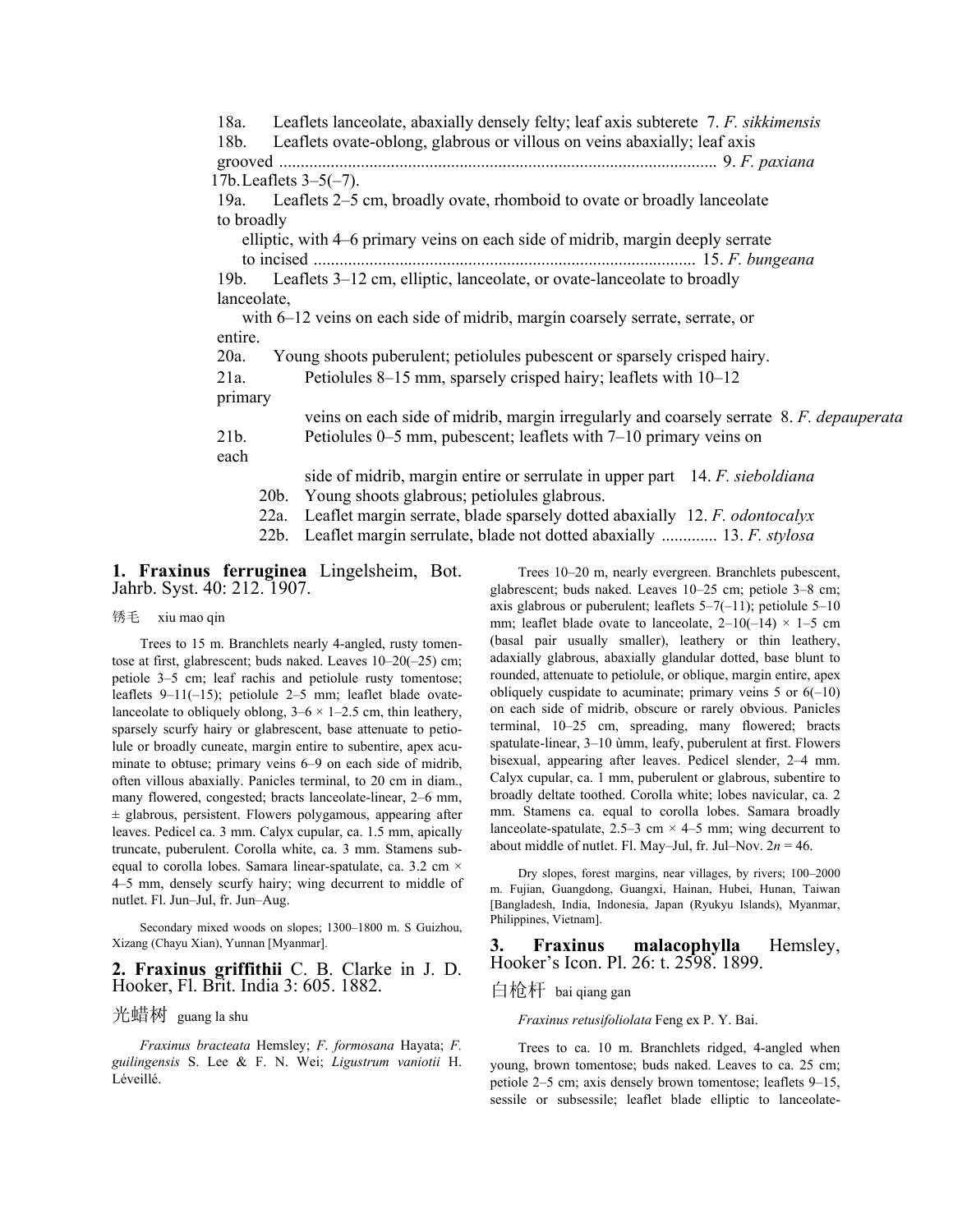elliptic,  $(1.5-3-8(-10) \times (1-1.5-4 \text{ cm}, \text{ thin leathery}, \text{adaxi}$ ally densely brown tomentose to glabrescent, abaxially densely pale villous to yellow tomentose, especially denser along veins and margin, base cuneate to broadly cuneate, rarely rounded, oblique, margin entire, apex acute or obtuse to retuse; primary veins 7–10 on each side of midrib. Panicles terminal or lateral, ca. 16 cm, many flowered; bracts linear, 2–3 mm. Flowers bisexual, appearing after leaves. Pedicel ca. 3 mm. Calyx cupu– lar, ca. 1 mm, apically truncate or with broadly deltate teeth. Corolla white; lobes linear, ca. 3 mm. Stamens scarcely exceeding corolla lobes. Samara narrowly spatulate,  $3-4$  cm  $\times$  6–7 mm; wing decurrent to about middle of nutlet. Fl. Jun, fr. Sep– Oct.

 Secondary forests and dry rocky slopes in calcareous montane regions; 500–1900 m. Guangxi, Yunnan [Thailand].

**4. Fraxinus retusifoliolata** Feng ex P. Y. Bai, Acta Bot. Yunnan. 5: 177. 1983.

#### 楷叶 kai ye qin

 Trees to ca. 7 m. Branchlets ridged, 4-angled when young, brown tomentose; buds naked. Leaves 9–16 cm; petiole 2–3 cm; axis brown tomentose; leaflets (11–)15–25, subsessile; leaflet blade elliptic to oblong,  $(1.5-2.5-4.5 \times 1-2)$  cm, thin leathery, adaxially glabrescent, abaxially yellowish tomentose along veins, base cuneate to broadly cuneate, rarely rounded, oblique, margin entire, apex acute or retuse; primary veins 6– 8 on each side of midrib. Panicles terminal or lateral, 5–9 cm, many flowered; bracts subspatulate, 5–7 mm. Flowers bisexual, appearing after leaves. Pedicel ca. 2 mm. Calyx cuplular, ca. 1 mm, apically truncate or with broadly deltate teeth. Corolla white; lobes linear, ca. 3 mm. Samara narrowly spatulate,  $2-2.5$  cm  $\times$  4–5 mm; wing decurrent to about middle of nutlet. Fl. Jun, fr. Sep–Nov.

\* Dry rocky slopes; ca. 2000 m. Yunnan.

The bark is used for the treatment of malaria.

 Further work may show that *Fraxinus retusifoliolata* is not specifically distinct from *F. malacophylla.*

**5. Fraxinus trifoliolata** W. W. Smith, Notes Roy. Bot. Gard. Edinburgh 9: 106. 1916.

## 三叶 san ye qin

#### *Fraxinus punctata* S. Y. Hu.

 Shrubs or small trees to 8 m, erect. Branches subterete or slightly compressed, glabrous; buds naked or scurfy hairy. Leaves 15–18 cm; petiole 5–6 cm, hirsute or glabrous; axis angled; leaflets 3(–7), terminal 1 larger, with petiolule 1.5–3 cm; leaflet blade ovate to elliptic,  $8-12(-15) \times 3.5-5(-7)$  cm, thick papery to leathery, adaxially glabrous, abaxially densely tomentose, base broadly cuneate, decurrent onto petiolule, margin serrate to serrate-crenate, apex acuminate; primary veins (10–)12–14 on each side of midrib. Panicles terminal or lateral, 10–15 cm, densely flowered; bracts linear, glabrous or lanate. Flowers unisexual, ca. 3 mm, appearing after leaves. Staminate flowers: calyx campanulate, ca. 1 mm, teeth deltate; corolla white, lobes linear, equal to stamens, 6–7 mm. Pistillate flowers not seen. Samara spatulate, ca. 3 cm  $\times$  5 mm; wing densely scurfy hairy, decurrent to about middle of nutlet, apex rounded or retuse. Fl. May, fr. Jul–Oct.

\* Along rivers, dry rocky mountains; 1500–3500 m. Sichuan, Yunnan.

#### **6. Fraxinus punctata** S. Y. Hu, J. Arnold Arbor. 61: 86. 1980.

斑叶 ban ye qin

 Shrubs or small trees. Branches stout; buds scurfy hairy. Leaves to 20 cm; petiole 3.5–6 cm; axis somewhat terete; leaflets  $3-5(-7)$ , terminal 1 larger, with petiolule ca. 3 cm; leaflet blade broadlyovate,  $8.5-12 \times 4-5(-7)$  cm, leathery, adaxially glabrous; base attentuate to cuneate, margin remotely crenate, apex long acuminate; primary veins 6–10 on each side of midrib. Panicles terminal. Calyx shallowly cupular, ca. 2 mm; teeth deltate. Samara spatulate, 2.5–3 cm × ca. 5 mm. Fr. Sep.

\* Mixed woods on slopes; 1000–1500 m. Hubei

Doubtfully specifically distinct from *Fraxinus trifoliolata.*

**7. Fraxinus sikkimensis** (Lingelsheim) Handel-Mazzetti, Symb. Sin. 7: 1004. 1936.

#### 锡金 xi jin qin

*Fraxinus paxiana* Lingelsheim var. *sikkimensis* Lingelsheim, Bot. Jahrb. Syst. 40: 214. 1907; *F. suaveolens*  W. W. Smith.

 Trees ca. 17 m tall. Branchlets nearly 4-angled, brown tomentose to glabarescent. Leaves 25–35 cm; petiole ca. 10 cm; axis subterete; leaflets 7–9; petiolule 1–2 mm or absent, densely rusty tomentose; leaflet blade lanceolate,  $5.5-12 \times 2-4.5$  cm (terminal larger), papery to leathery, abaxially densely felty, villose at vein axils, base broadly cuneate or blunt, sparsely serrate, apex acuminate or long acuminate; primary veins 10– 12(–18) on each side of midrib, abaxially raised. Panicles terminal or lateral, 15–30 cm, lax; bracts absent. Flowers unisexual, appearing after leaves. Pedicel 3–5 mm. Calyx cupular, ca. 1 mm, shallowly toothed. Staminate flowers: corolla lobes oblong-linear, ca. 3 mm; stamens exceeding lobes. Pistillate flowers: corolla lobes caducous. Samara spatulate, 3– 3.5 cm  $\times$  4–6 mm; wing decurrent to middle of nutlet. Fl. May, fr. Jul–Oct.

 Forests by river valleys, 2000–2800 m. Sichuan, Xizang, Yunnan [India (Assam), Sikkim].

**8. Fraxinus depauperata** (Lingelsheim) Z. Wei, Fl. Reipubl. Popularis Sin. 61: 19. 1991.

#### 疏花 shu hua qin

*Fraxinus paxiana* Lingelsheim var. *depauperata* Lingelsheim in Engler, Pflanzenr. IV. 243(Heft 72): 22. 1920.

 Trees ca. 5 m. Branchlets puberulent, later glabrescent; buds ovoid, densely brown tomentose. Leaves 15–25 cm; petiole 5–6 cm; axis sparsely brown tomentose; leaflets 3–5(– 7); petiolule 1–2 mm, sparsely crisped hairy; leaflets blade ovate-lanceolate or elliptic,  $5-12 \times 2-4$  cm (terminal larger,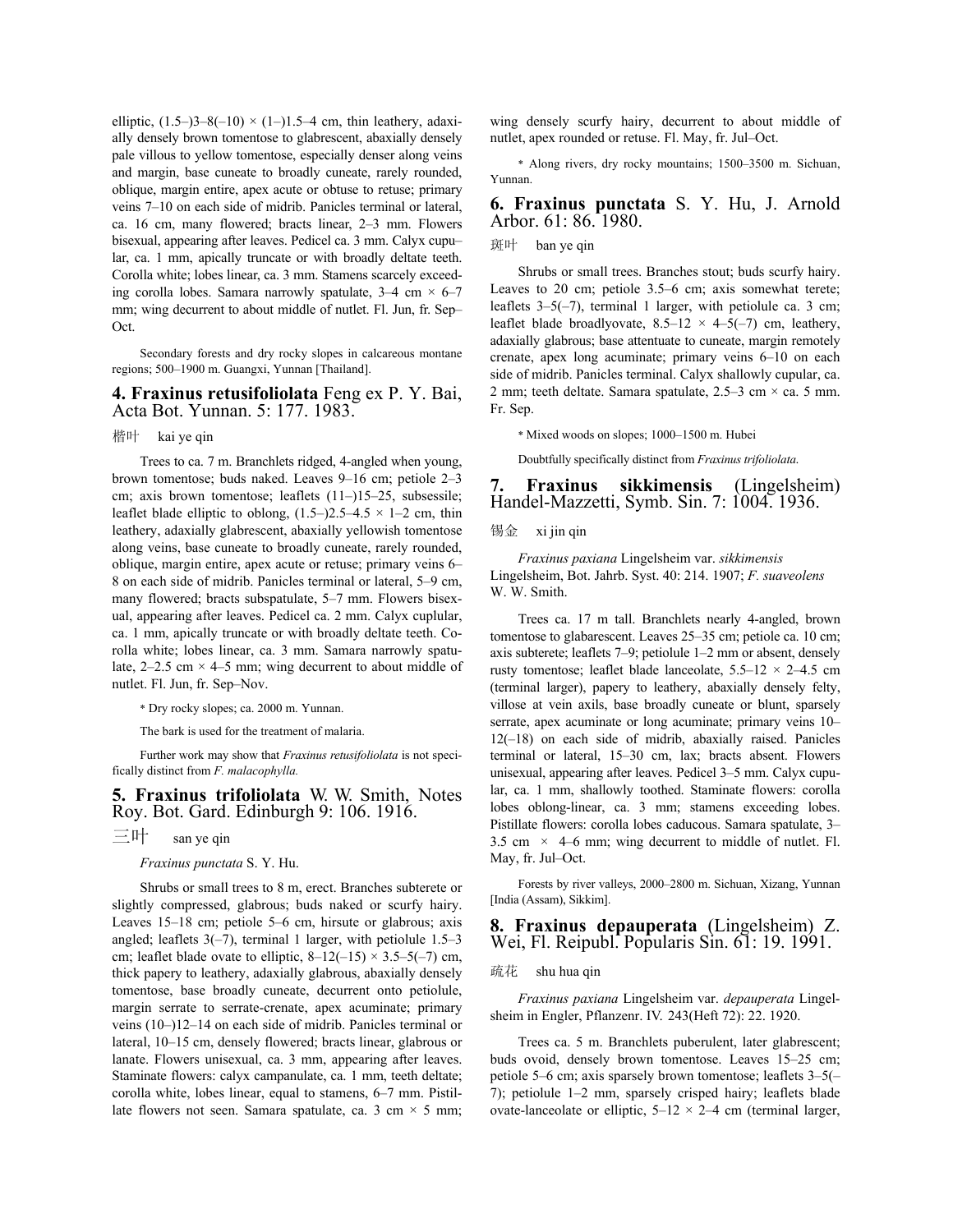basal pair smaller), papery, abaxially sparsely crisped hairy along midrib, base blunt or broadly cuneate, slightly irregularly coarse serrate, apex long acuminate; primary veins 10–12 on each side of midrib. Panicles terminal and lateral, 8–12 cm, lax. Flowers unisexual, appearing after leaves. Pedicel 4–5 mm. Calyx campanulate, ca. 1.5 mm, teeth sharp triangular, longer than tube. Staminate flowers: corolla white, lobes linear, ca. 3 mm, caducous; stamens exceeding lobes. Samara oblanceolate-linear, ca. 3.5 cm  $\times$  6 mm; wing decurrent to above middle of nutlet. Fl. May, fr. Jul–Sep.

\* Mixed woods on slopes, 400–1100 m. Hubei, Hunan, Shaanxi.

#### **9. Fraxinus paxiana** Lingelsheim, Bot. Jahrb. Syst. 40: 213. 1907.

# 秦岭 qin ling qin

 Trees up to 20 m. Branchlets nearly 4-angled, glabrous to tomentose; buds broadly ovoid, scurfy to tomentose, becoming dark brown when dry. Leaves 25–35 cm; petiole 5– 10 cm; axis grooved to subterete, glabrous or pilose; leaflets 7–9; petiolule 0–2 mm, sparingly to densely tomentose; leaflet blade lanceolate to ovate-oblong,  $5-18 \times 2-6$  cm, papery, glabrous or villous along veins abaxially, base rounded to attenuate, margin crenate, apex acuminate; primary veins 2–16 on each side of midrib. Panicles terminal and lateral, 8–20 cm, lax. Flowers polygamodioecious, appearing after leaves. Pedicel ca. 2 mm. Calyx cupular, membranous, 1–1.5 mm; teeth truncate or broadly deltate. Corolla white; lobes linear-spatulate, ca. 3 mm. Stamens of staminate flowers equal to or slightly longer than corolla lobes, those of bisexual flowers exceeding corolla lobes. Samara linearspatulate,  $2.5-3$  cm  $\times$  ca. 4 mm; wing decurrent to upper part of nutlet. Fl. May–Jul, fr. Sep–Oct.

\* Slopes, forests in valleys; 400–1100 m. Hubei, Hunan, Shaanxi.

*Fraxinus depauperata* and *F. sikkimensis* are very similar to *F. paxiana,* and further studies may show that they are conspecific*.*

#### **10. Fraxinus floribunda** Wallich in Roxburgh, Fl. Ind. 1: 150. 1820.

#### 多花 duo hua qin

 Trees to ca. 25 m. Buds densely brown tomentose. Leaves 15–30 cm; petiole 5–8 cm; leaflets 7–9; petiolule 0.5– 1.5 cm; leaflet blade ovate-lanceolate to elliptic,  $8-12(-15) \times$ (1–)2–4(–6) cm, thin leathery, adaxially glabrous, abaxially glabrous or pilose along midrib, base broadly cuneate, oblique, margin serrate, serrulate, or basally entire, apex caudateacuminate; primary veins 10–12 on each side of midrib. Panicles terminal, spreading, many flowered, 20–30 cm. Flowers appearing after leaves. Pedicel 3–4 mm. Calyx cupular, 1–1.5 mm; teeth broadly deltate. Corolla white; lobes oblong, (1.5–)3–4 mm, obtuse. Stamens exceeding corolla lobes. Samara linear,  $2-4$  cm  $\times$  4–5 mm; wing decurrent to about middle or distal part of nutlet. Fl. Feb–Apr, fr. Jul–Oct.  $2n = 46$ .

 Dense forests, mixed woods of valleys, roadsides; sea level to 2600 m. Guangdong, Guangxi, Guizhou, Xizang, Yunnan, Zhejiang [Afghanistan, Bhutan, India, Japan (Ryukyu Islands), Kashmir, Laos, Myanmar, Nepal, Thailand, Vietnam].

 The differences between *Fraxinus floribunda* and each of *F. insularis, F. odontocalyx*, and *F. stylosa* are so minor that further studies may show that the last three are synonyms of *F. floribunda.*

**11. Fraxinus insularis** Hemsley in F. B. Forbes & Hemsley, J. Linn. Soc., Bot. 26: 86. 1889.

#### 苦枥木 ku li mu

*Fraxinus championii* Little; *F. floribunda* subsp. *insularis* (Hemsley) S. S. Sun; *F. insularis* var. *henryana* (Oliver) Z. Wei; *F. retusa* Champion ex Bentham; *F. retusa* var. *calcicola* C. Y. Wu ex P. Y. Bai; *F. retusa* var. *henryana* Oliver; *F. taiwaniana* Masamune.

 Trees 20–30 m. Buds narrowly conical, densely dark-brown tomentose, becoming shiny when dry; branchlets compressed when young. Leaves 10–30 cm; petiole 5–8 cm; leaf axis adaxially plane; leaflets  $3-5(-7)$ ; petiolule (0.5–)1–1.5 cm; leaflet blade oblong, elliptic-lanceolate, or lanceolate,  $6-9(-13) \times$  $2-\overline{3}.\overline{5}(-4.5)$  cm, papery becoming lathery, glabrous, base cuneate or blunt, serrate or entire below the middle, apex acute, acuminate, to caudate; primary veins 7–11 on each side of midrib. Panicles terminal or terminal and lateral, 20–30 cm, many flowered. Flowers appearing after leaves. Pedicel filiform, ca. 3 cm. Calyx campanulate, ca.  $1 \times 1.5$  mm; teeth truncate. Corolla white; lobes spatulate, ca. 2 mm. Stamens longer than corolla lobes. Samara red to brown, long spatulate,  $2-4$  cm  $\times$ 3.5–4.5 mm; wing decurrent to upper part of nutlet. Fl. Apr–May, fr. Jul–Sep.

Anhui, Fujian, Gansu, Guangdong, Guangxi, Guizhou, Hainan, Hubei, Hunan, Jiangsu, Jiangxi, Shaanxi, Sichuan, Taiwan, Yunnan, Zhejiang [Japan (Kyushu, Okinawa)].

**12. Fraxinus odontocalyx** Handel-Mazzetti ex E. Peter, Oesterr. Bot. Z. 90: 125. 1941.

#### 尖萼 jian e qin

*Fraxinus huangshanensis* S. S. Sun; *F. nanchuanensis* S. S. Sun & J. L. Wu.

 Trees 10–20 m, subglabrous. Branchlets terete, scabrous. Leaves in whorls of 3 at branch tips; petiole 4–5 cm; axis adaxially with ridges expanding into narrow wings; leaflets 7– 11(–13); petiolule 5–12 mm; leaflet blade ovate, lanceolate, or narrowly lanceolate,  $2.5-8(-12) \times 1.5-4$  cm, papery, adaxially glabrous, abaxially with dense minute glandular dots, sometimes puberulent along midrib, base cuneate, attenuate to petiolule, margin irregularly deltate dentate, apex acuminate or long acuminate; primary veins 10–14 on each side of midrib. Cymose panicles lateral at branches of previous year, ca. 5 cm. Flowers polygamous, appearing before leaves,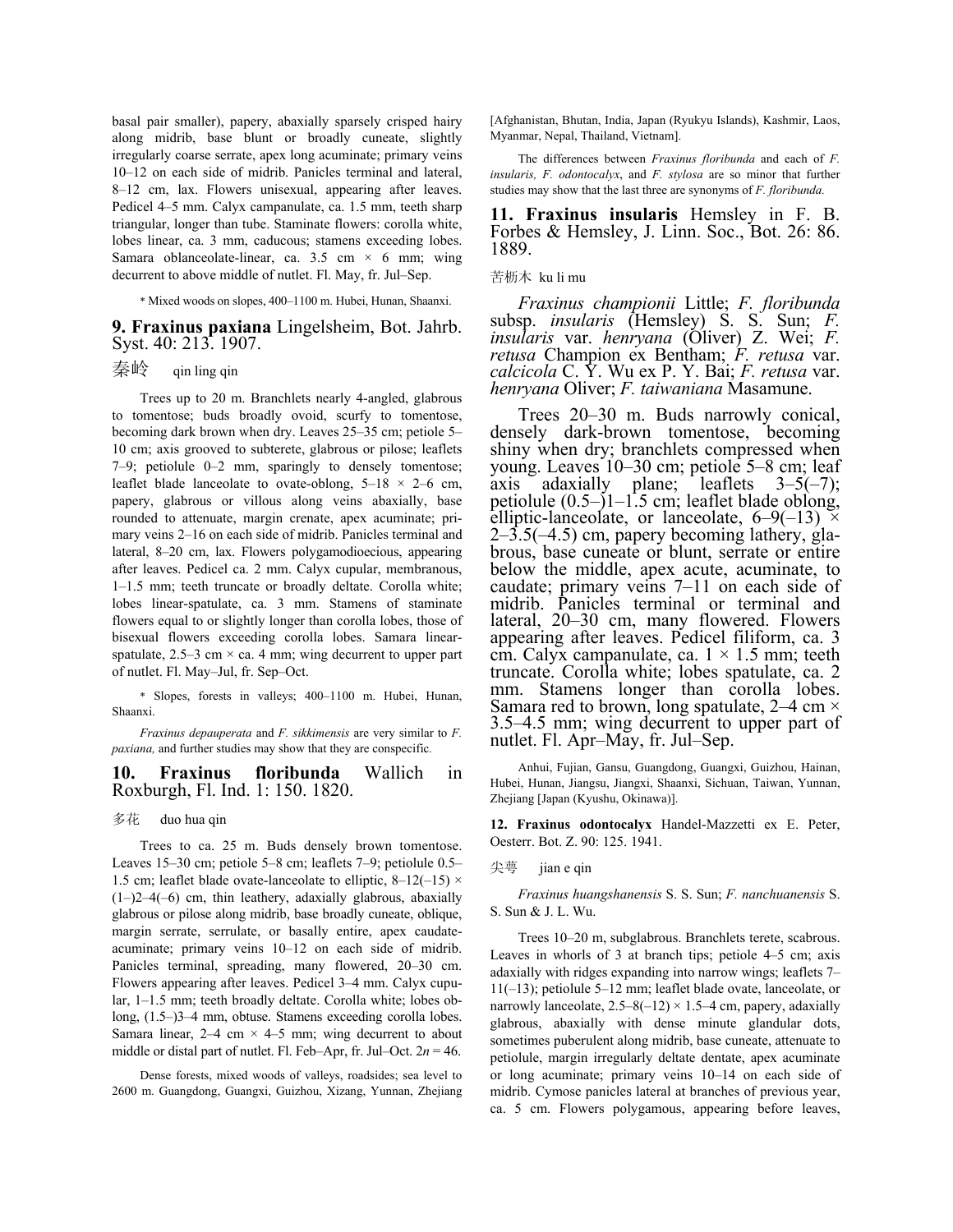opposite or in whorls of 3; without calyx and corolla. Samara oblanceolate,  $3-5$  cm  $\times$  5–8 mm; wing decurrent to base of nutlet, strongly twisted. Fl. Apr–Jun, fr. Jul–Oct.  $2n = 46$ .

\* On open fields of mountainous regions, roadsides; 800–2400 m. Anhui, Fujian, Guangdong, Guangxi, Guizhou, Hubei, Shaanxi, Sichuan, Zhejiang.

**13. Fraxinus stylosa** Lingelsheim in Engler, Pflanzenr. IV. 243(Heft 72): 23. 1920.

宿柱 shu zhu qin

*Fraxinus fallax* Lingelsheim; *F. fallax* var. *stylosa* (Lingelsheim) Chun & J. L. Wu.

 Trees up to 8 m. Branchlets and leaf axis straight and smooth; buds ovoid, dark brown, shiny when dry. Leaves 6– 15 cm; petiole 2–5 cm; leaflets 3–5; petiolule 2–3 mm, glabrous; leaflet blade ovate-lanceolate to broadly lanceolate,  $3.5-8 \times 0.8-2$  cm, papery, glabrous or white puberulent along veins abaxially, base broadly cuneate, tapered to petiolule, sometimes blunt, margin serrulate, apex long acuminate; primary veins 8–10 on each side of midrib. Panicles terminal or lateral, 8–10(–14) cm, loose. Flowers appearing after leaves. Pedicel ca. 3 mm. Calyx cupular, ca. 1 mm; teeth narrowly triangular. Corolla yellowish; lobes linear-lanceolate, blunt, ca. 2 mm. Staminate flowers with stamens slightly longer than corolla lobes. Pistillate flowers not seen. Samara oblanceolate, 1.5–2( $-3.5$ ) cm  $\times$  2.5–3( $-5$ ) mm; wing decurrent to above middle of nutlet. Fl. May, fr. Sep.

\* Mixed woods on slopes, 1300–3200 m. Gansu, Henan, Shaanxi, Sichuan.

### **14. Fraxinus sieboldiana** Blume, Ann. Mus. Bot. Lugduno-Batavi 1: 311. 1850.

## 庐山 lu shan qin

*Fraxinus mariesii* J. D. Hooker.

 Trees 5–8 m. Branchlets and leaf rachis puberulent and scurfy hairy; buds ovoid, yellowish tomentose, becoming black. Leaves 7–15 cm; petiole purple, 2–3 cm, puberulent; leaflets 3–5(–7), sessile or with petiolule ca. 5 mm; leaflet blade ovate to lanceolate,  $2.5-8 \times 1.5-4.5$  cm (terminal one largest), papery to thin leathery, glabrous or densely white pubescent along midrib abaxially, base blunt or attenuate, margin entire or serrate over middle, apex acute or acuminate; primary veins 7–10 on each side of midrib. Panicles terminal or lateral, 7–12 cm, many flowered, congested. Flowers polygamous, appearing after leaves. Staminate flowers: calyx inconspicuous; corolla white to yellowish, lobes linearlanceolate, 3–5 mm, acute. Bisexual flowers with shorter corolla lobes. Samara purple, linear or linear-spatulate, ca. 2.5  $cm \times 4$  mm, usually red glandular dotted and scurfy hairy; wing decurrent to middle of nutlet, apex rounded or retuse. Fl. May–Jun, fr. Sep.

 Woods on slopes and by streams in ravines; 500–1200 m. Anhui, Fujian, Jiangsu, Jiangxi, Zhejiang [Japan].

#### **15. Fraxinus bungeana** A. de Candolle, Prodr. 8: 275. 1844.

### 小叶 xiao ye qin

*Fraxinus bungeana* var. *parvifolia* Wenzig; *F. parvifolia* (Wenzig) Lingelsheim.

 Trees or shrubs 2–5 m. Branchlets puberulent, sometimes densely so, gradually glabrescent; terminal bud conical, lateral ones broadly ovoid. Leaves 5–15 cm; petiole 1.5–4.5 cm; axis finely puberulent; leaflets 5–7; petiolule 0.2– 1.5 cm, pubescent; leaflet blade broadly ovate, rhomboid to ovate, broadly lanceolate, or elliptic,  $2-5 \times 1.5-3$  cm, papery, glabrous, base broadly cuneate, margin deeply serrate to incised, apex caudate; primary veins 4–6 on each side of midrib. Panicles terminal or lateral, 5–9 cm, sparsely to sometimes densely puberulent. Flowers polygamous, appearing after leaves. Pedicel ca. 3 mm. Staminate flowers: calyx cupular, 0.5 mm, teeth irregular, small; corolla white to yellowish, lobes linear, 4–6 mm. Bisexual flowers: calyx teeth subulate, larger; corolla lobes 6–8 mm. Samara spatulateoblong,  $2-3$  cm  $\times$  3-5 mm; wing decurrent to lower part of nutlet. Fl. May, fr. Aug–Sep. 2*n* = 46.

\* Dry sandy soils, rock crevices; sea level to 1500 m. Anhui, Hebei, Henan, Liaoning, Shandong, Shanxi.

 The bark is used as an astringent, antidiarrheal, and antiphlogistic.

#### **16. Fraxinus chinensis** Roxburgh, Fl. Ind. 1: 150. 1820.

白蜡树 bai la shu

 Trees 3–20 m. Branchlets glabrous, sparsely villous puberulent or tomentose; buds broadly ovoid or conical, brown tomentose, pubescent or glandular hairy. Leaves 12–35 cm; petiole 3–9 cm; axis puberulent or pilose at first, leaflet joint glabrous or densely tomentose; leaflets 3–7(–9); petiolule 2–15 mm; leaflet blade broadly ovate, ovate, to lanceolate or elliptic to obovate-lanceolate,  $4-16 \times 2-7$  cm (terminal much larger), papery to somewhat leathery, glabrous or villous, sometimes villous only along veins abaxially, base blunt or cuneate, margin regularly serrate to crenateserrate, sometimes entire in lower half, apex acute to long acuminate or caudate; primary veins 5–10 on each side of midrib. Panicles terminal or lateral, 5–10 cm. Flowers dioecious, opening with leaves. Staminate flowers congested; calyx cupular, 1–1.5 mm; corolla absent. Pistillate flowers lax; calyx tubular, 2–3 mm. Samara spatulate to very narrowly so, 2.5–4  $cm \times 3 - 7(-15)$  mm; wing decurrent to middle or lower part of nutlet.

 Slopes, along rivers, roadsides, mixed woods; 800–2300 m. China [Japan, Korea, Russia, Vietnam].

*Fraxinus chinensis, F. rhynchophylla,* and *F. szaboana,* which have been recognized as distinct species in most of the Chinese literature, are here recognized as one species.

## 1a. Terminal leaflets 2–4(–6) cm broad, ovate,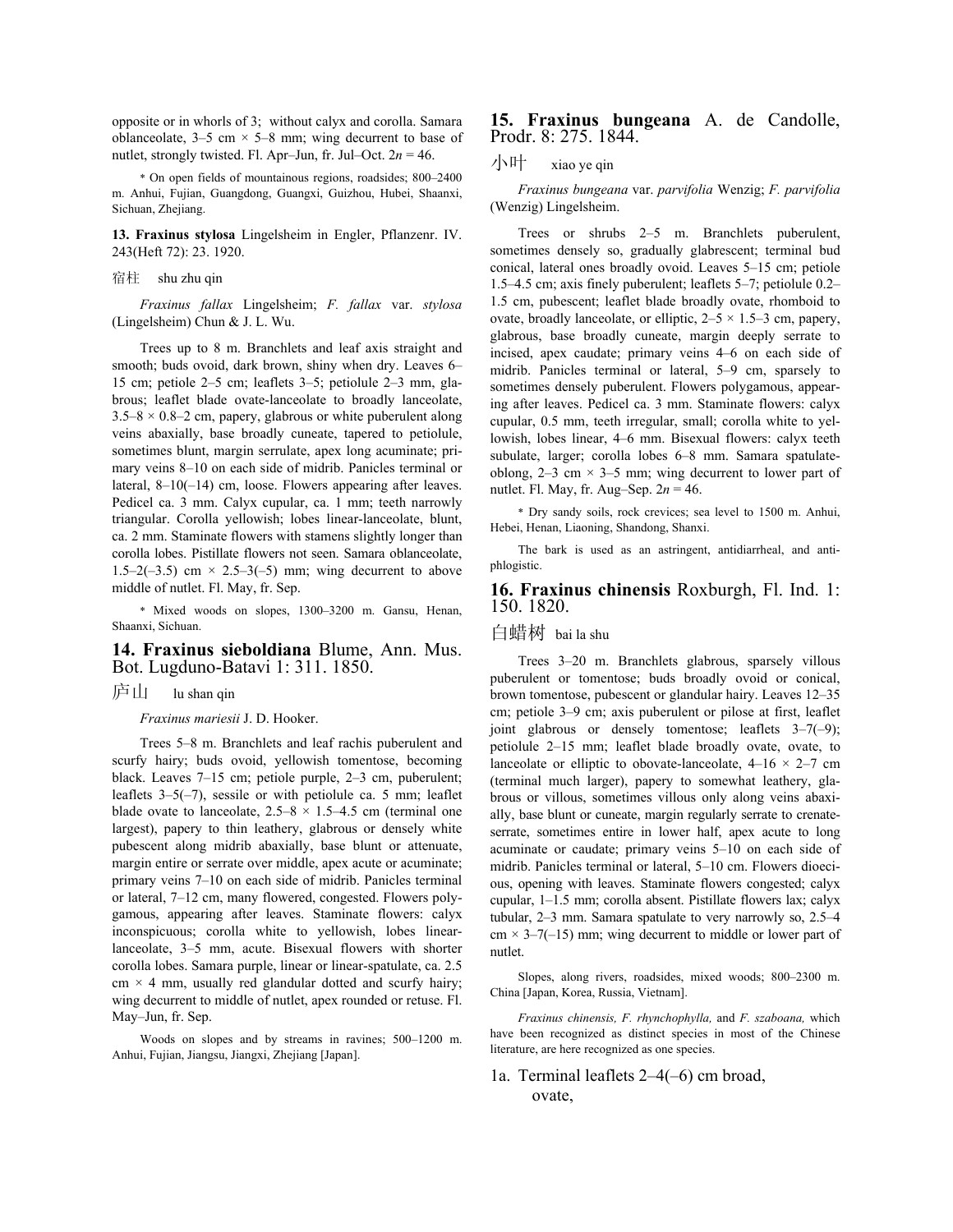ovate-lanceolate, to lanceolate or elliptic to ovate-oblong, short to long acuminate, margin distinctly serrate ............ 16a. subsp. *chinensis* 1b. Terminal leaflets (2.5–)3.5–5(–7) cm broad, usually broadly ovate to elliptic, sometimes  $\pm$  lanceolate, short acuminate to acuminate or caudate, margin crenate-serrate 16b. subsp. *rhynchophylla*

### **16a. Fraxinus chinensis** subsp. **chinensis**

白蜡树(原亚种) bai la shu (yuan ya zhong)

*Fraxinus caudata* J. L. Wu; *F. chinensis* var. *acuminata* Lingelsheim; *F. chinensis* var. *rotundata* Lingelsheim; *F. chinensis* var. *tomentosa* Lingelsheim; *F. lingelsheimii* Rehder; *F. medicinalis* S. S. Sun; *F. rhynchophylla* Hance var. *huashanensis* J. L. Wu & Z. W. Xie; *F. sargentiana* Lingelsheim; *F. szaboana* Lingelsheim; *F. velutina* Lingelsheim (1907), not Torrey (1848); *F. yunnanensis* Lingelsheim.

Leaflets  $(3-)5-7(-9)$ , ovate, ovate-lanceolate, to lanceolate or elliptic to obovate-oblong, terminal leaflet (4–)7–10  $(-12) \times 2-4(-6)$  cm, villous beside basal part of midrib abaxially, rarely tomentose or almost glabrous, margin distinctly serrate, apex short to long acuminate; primary veins 6–12 on each side of midrib. Samara spatulate to very narrowly so, 3–  $3.5(-4)$  cm  $\times$   $3.5-7(-15)$  mm. Fl. Apr-May, fr. Jul-Sep.

 Mixed woods in montane regions; 800–2300 m. Throughout China [Korea, Vietnam].

 A variable subspecies, cultivated for a long time in China for leaves to feed a species of scale insects that secretes commercial candle wax.

#### **16b. Fraxinus chinensis** subsp. **rhynchophylla** (Hance) E. Murray, Kalmia 13: 6. 1983.

## 花曲柳 hua qu liu

*Fraxinus rhynchophylla* Hance, J. Bot. 7: 164. 1869; *F. chinensis* var. *rhynchophylla* (Hance) Hemsley; *F. hopeiensis* Tang; *F. japonica* Blume ex K. Koch.

 Leaflets 3–7, terminal leaflet broadly ovate to elliptic, sometimes  $\pm$  lanceolate, (4–)5–9(–12) × (2.5–)3.5–5(–7) cm, villous to tomentose beside basal part of midrib abaxially, sometimes brownish, margin crenate-serrate, apex short acuminate to acuminate or caudate; primary veins (5 or)6–9 on each side of midrib. Samara narrowly to very narrowly spatulate,  $2.5-4$  cm  $\times$  4.5-7 mm. Fl. Apr-May, fr. Sep-Oct.

 Slopes, along rivers, roadsides; below 1500 m. Gansu, Hebei, Heilongjiang, Henan, Jilin, Liaoning, Shaanxi, Shandong, Shanxi [Japan, Korea, Russia].

The wood is used for cabinet making.

#### **17. Fraxinus baroniana** Diels, Bot. Jahrb. Syst. 36(Beibl. 82): 86. 1905.

狭叶 xia ye qin

 Shrubs or small trees to 4 m. Branchlets smooth. Leaves 12–18(–20) cm; petiole 2–3 cm; axis broadly grooved; leaflets 7–9; petiolule 3–5 mm; leaflet blade narrowly lanceolate,  $(3.5-)5-8(-10) \times 1-1.8(-2.2)$  cm, leathery, adaxially glabrous, abaxially white or yellow barbate along base of midrib, long acuminate at both ends, margin regularly and remotely serrate; primary veins 8–12 on each side of midrib. Panicles terminal or lateral, 8–12 cm, lax. Flowers dioecious, opening with leaves. Pedicel 2–3 mm. Calyx campanulate, ca. 1.5 mm; teeth deltate, membranous. Corolla absent. Samara linear-spatulate,  $1.8-2.5$  cm  $\times$  4-5 mm; wing decurrent to upper part of nutlet. Fl. Apr, fr. May–Jul.

\* Thickets on slopes, along streams and rivers; 700–1300 m. Gansu, Shaanxi, Sichuan.

**18. Fraxinus xanthoxyloides** (G. Don) A. de Candolle, Prodr. 8: 275. 1884.

椒叶 jiao ye qin

*Ornus xanthoxyloides* G. Don, Gen. Hist. 4: 57. 1837.

 Shrubs or small trees to 7 m. Branchlets terete and smooth. Leaves 8–12 cm, sometimes only 2 cm on shrubby twigs; petiole 1–1.5 cm; axis with winged ridges; leaflets (5–) 7–11(–13), sessile or subsessile; leaflet blade ovate-lanceolate or narrowly elliptic,  $(0.5-3-4(-5.5) \times 0.5-1.5$  cm, subleathery, glabrous except for white puberulent abaxial base of midrib, base cuneate, slightly oblique, margin crenate, lower part entire, apex obtuse or acute; primary veins ca. 4 on each side of midrib. Cymose panicles lateral at branches of previous year, ca. 5 mm. Flowers polygamous, appearing before leaves. Corolla absent. Staminate flowers without calyx. Bisexual flowers with a minute, cupular calyx persistent in fruit. Samara oblong-linear,  $3-5$  cm  $\times$  ca. 5 mm; wing decurrent to lower part of nutlet. Fl. Apr, fr. Oct.  $2n = 46$ .

 Dry slopes in valleys; 1000–2800 m. Xizang [Afghanistan, India, Kashmir, Pakistan; N Africa].

**19. Fraxinus hupehensis** Ch'ü, Shang, & Su, Acta Phytotax. Sin. 18: 366. 1980.

#### 湖北 hu bei qin

 Trees to 19 m. Branchlets glabrous or puberulent, turning into thorns when old. Leaves 7–15 cm; petiole ca. 3 cm; axis narrowly winged; leaflets 7–9(–11); petiolule 3–4 mm, puberulent; leaflet blade lanceolate to ovate-lanceolate, 1.7–5  $\times$  0.6–1.8 cm, leathery, adaxially glabrous, abaxially pubescent along base of midrib, base cuneate, margin sharply serrate, apex acuminate; primary veins 6 or 7 on each side of midrib. Cymose panicles lateral at branches of previous year, ca. 1.5 cm. Flowers polygamous, congested, fascicled, appearing before leaves. Corolla absent. Staminate flowers with campanulate calyx. Bisexual flower with minute calyx and truncate calyx teeth. Samara spatulate,  $4-5$  cm  $\times$  5-8 mm. Fl. Feb–Mar, fr. Sep.